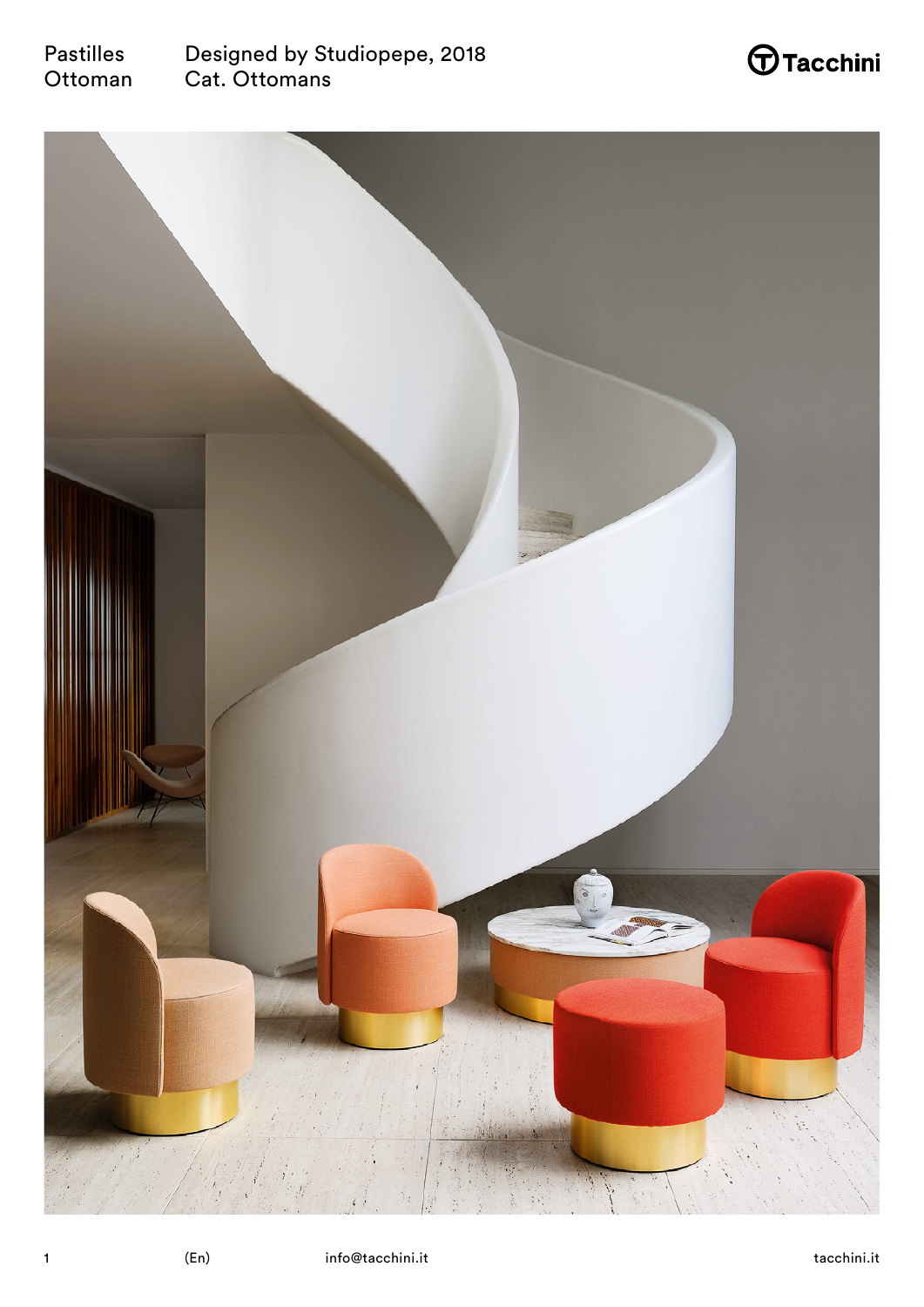

Pastilles Ottoman

Designer: Studiopepe Year: 2018

The new project with Studiopepe is a collaboration with designers Arianna Lelli Mami and Chiara Di Pinto, the creative minds behind the consultancy. Pastilles is a collection of small armchairs, ottomans and coffee tables, with soft and enveloping shapes that bring back childhood memories, the sweets. A contemporary reinterpretation of the classic cockpit armchair, with a sinuous shell that contains the seat and that gives excellent comfort to the design. Completed by two tables of different sizes and an ottoman, these elements create a matched family of shapes that can be used as a system or as single objects.

Developed by Tacchini in Italy

Dimensions (cm)

Cod. OPASP57



W 57 D 55 H 47 cm

CAD Files: 3D (.dwg, .3ds) 2D (.dwg)

Download CAD files at tacchini.it/ en/downloads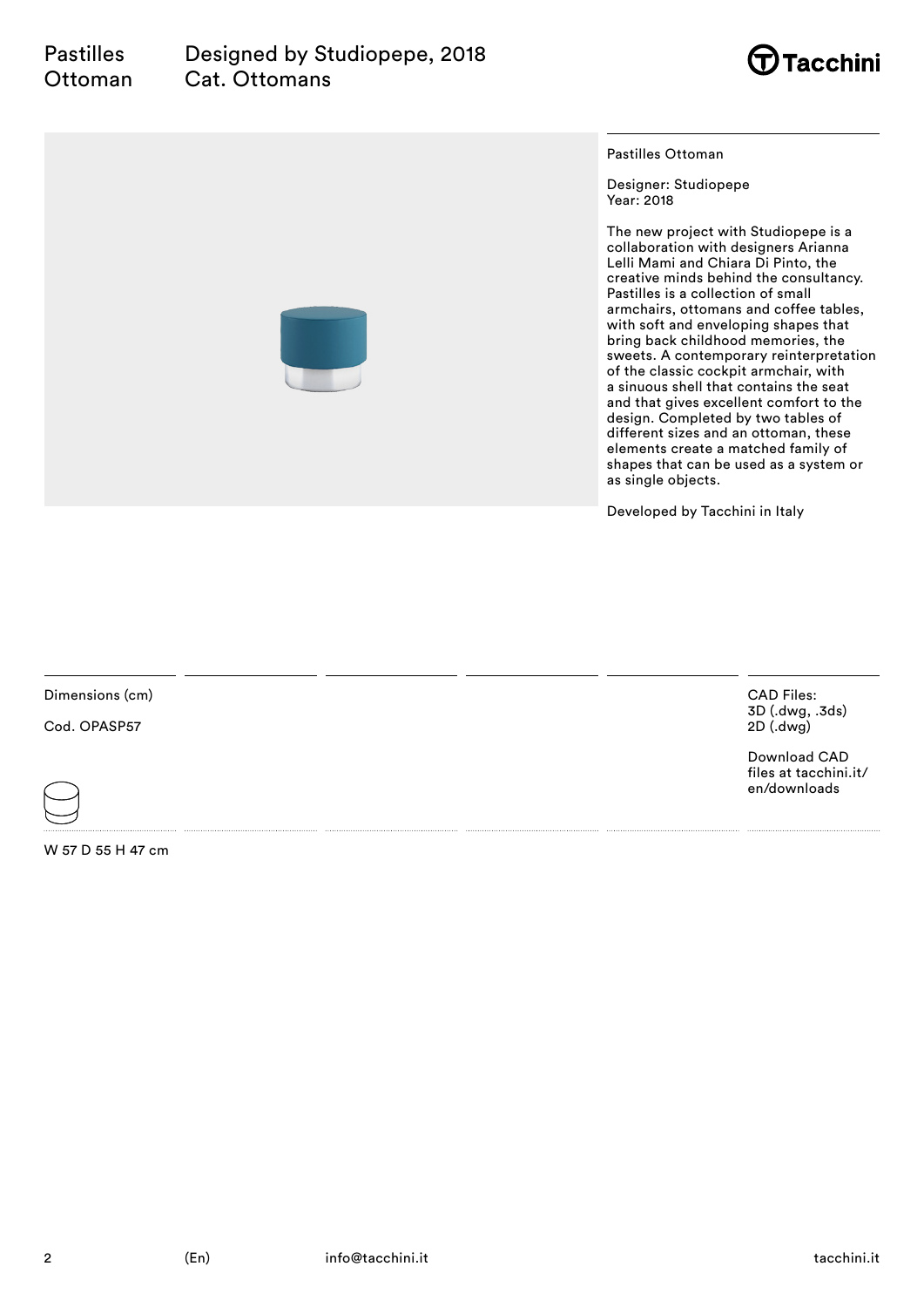#### Pastilles **Ottoman** Designed by Studiopepe, 2018 Cat. Ottomans



Materials description

Internal frame: 18 mm thick poplar plywood.

Padding: differentiated-density polyurethane foam.

Base: 0.9 mm thick laminate in different colors.

Upholstery: not removable.

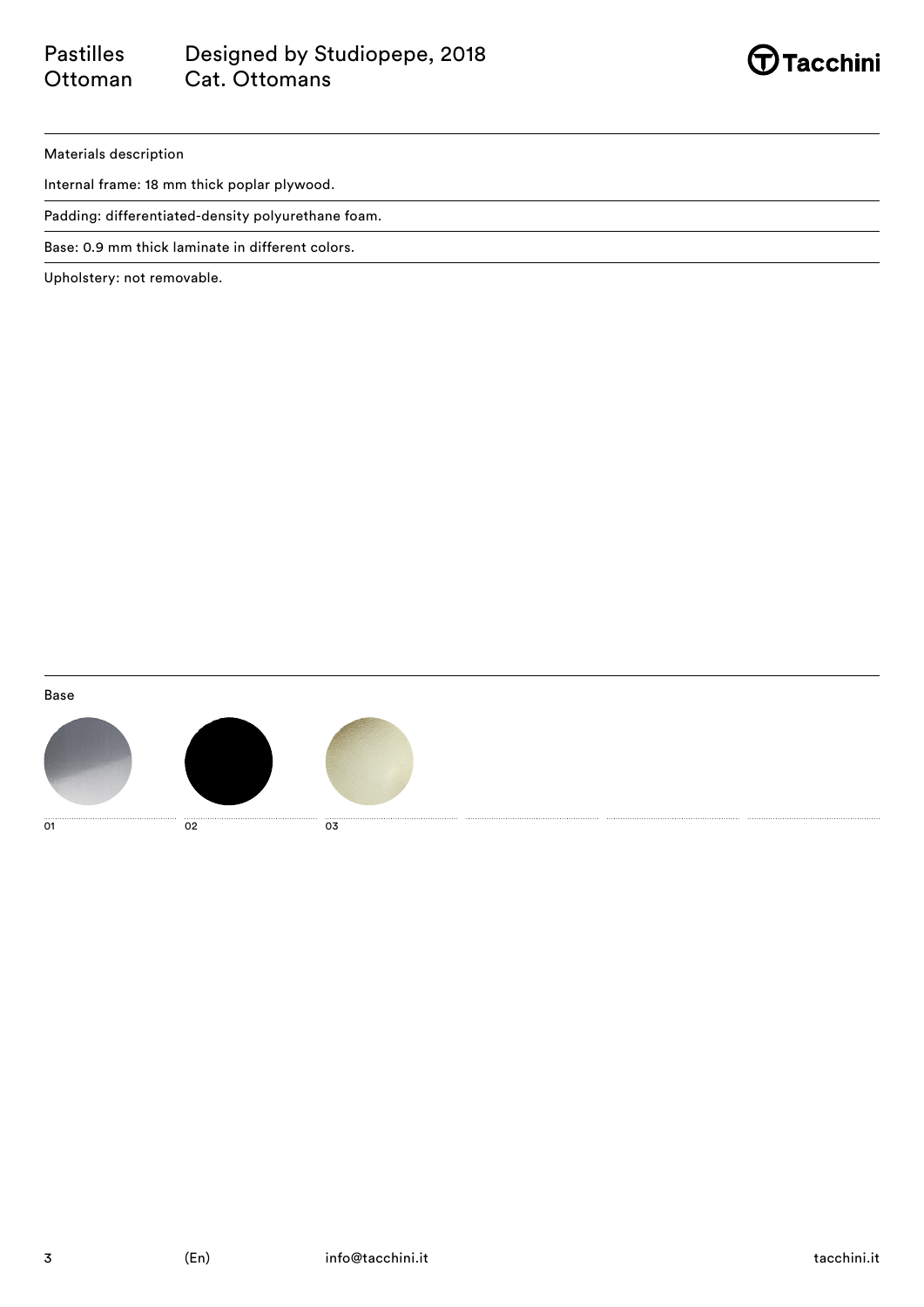

Materials informations



## Marble

Marble is a natural material obtained through a metamorphic process from sedimentary rock ouch as limestone or dolomite, causing crystallisation of the calcium carbonate. The specific features of the material can be seen in the marble we use which is worked by artisans with machinery and polished with natural waxes which go to respect the actual essence of the nature of the marble.

## Metal

The need to combine complex yet lightweight shapes with resistant materials necessarily involves the use of metals ouch as steel and aluminium. products in polyurethane foam are made with an inner steel frame for adding strength to the structure. The bases are in tubular metal which can be chromed with a gloss or satin finish or painted with epoxy powders.

Base 01. Gloss Aluminium 02. Matt Black 03. Matt Champagne Gold

| Composition          |     |
|----------------------|-----|
| Padding              | 38% |
| Poplar plywood       | 26% |
| Upholstery           | 24% |
| Laminate             | 10% |
| <b>Elastic belts</b> | 2%  |

## Recyclability

All Split elements are 100% recyclable when fully separated. Tacchini undertakes on-going research and development, with efforts made to introduce products which are a perfect combination of function and safety without jeopardizing the final design of the same articles. During production attempts are made to minimize noise and emission levels and to reduce rejects as far as possible. All the single materials which make up the production process. once disassembled, can be reused several times, maintaining a high quality standard.

## Packaging

Split element is dispatched already assembled. It is protected by tissue paper and cellophane to protect the covering from dust and direct contact with the cardboard. The product is packed in rigid cardboard boxes suitable for world export. Manufacture of the packaging observes the criteria for recovery both as recycling and energy recovery and composting.

Once a product reaches the end of its life cycle it has to be eliminated. To discover more about Tacchini environmental policy please visit: www.tacchini.it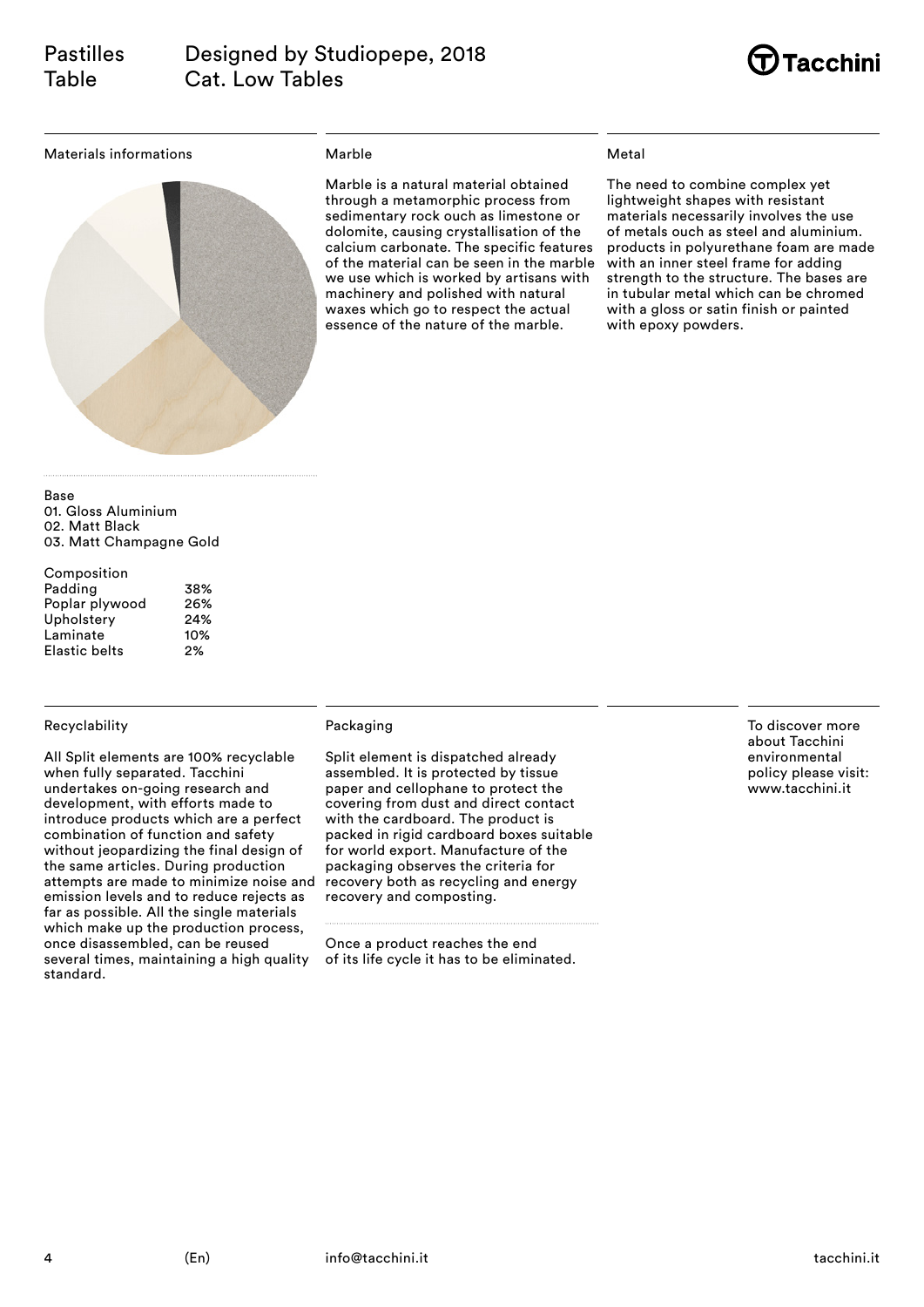#### Pastilles **Ottoman** Designed by Studiopepe, 2018 Cat. Ottomans

# $\bigoplus$ Tacchini

| Suggested upholsteries                                             |            |            |                               |         |               |  |
|--------------------------------------------------------------------|------------|------------|-------------------------------|---------|---------------|--|
|                                                                    |            |            |                               |         |               |  |
| Bakul                                                              | Bamboo     | Bopha      | Bryony                        | Cacao   | Caladium      |  |
|                                                                    |            |            |                               |         |               |  |
| Calantha                                                           | Cambria    | Descampsia | Dianella                      | Dionea  | Drosera       |  |
|                                                                    |            |            |                               |         |               |  |
| $\begin{minipage}{.4\linewidth} \textbf{Dulcamara} \end{minipage}$ | Echinacea  | $Equistum$ | Euclidium                     | Eugenia | Erika         |  |
|                                                                    |            |            |                               |         |               |  |
| Evonimo                                                            | Eremurus   | Escallonia | Escobaria                     | Laelia  | $\sf L$ amium |  |
|                                                                    |            |            |                               |         |               |  |
| Lars                                                               | Loren      | Ligustrum  | Salix                         | Sedum   | Schinus       |  |
|                                                                    |            |            |                               |         |               |  |
| Thesium                                                            | Tibouchina | Ricinus    | $\overline{\text{Mirabilis}}$ | Guarana | Leather       |  |



Aniline Leather